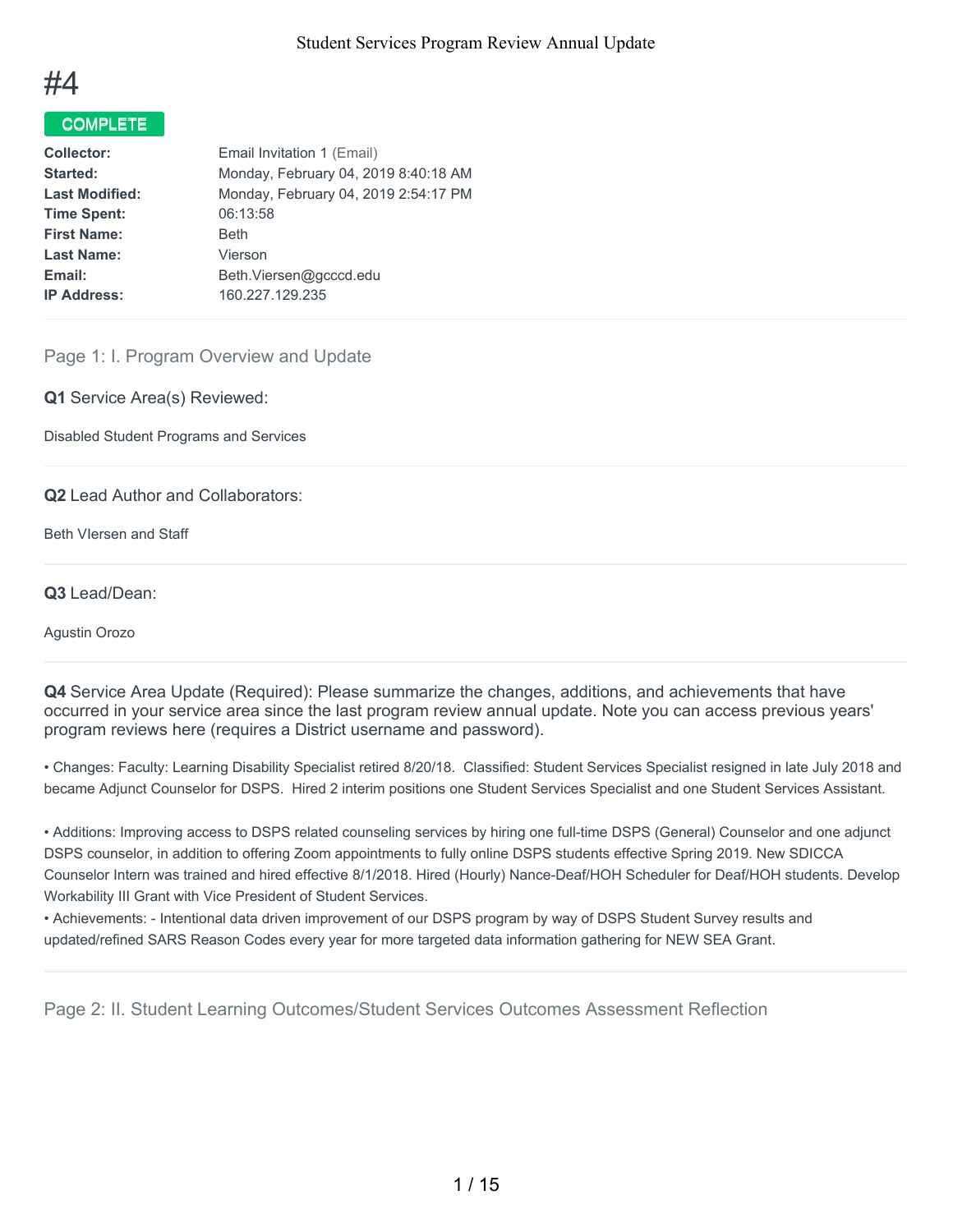**Q5** Please provide a summary of your service area's student learning outcome (SLO) and student services outcome (SSO) assessment efforts and findings from 2017/18. For assistance locating assessment information stored in TracDat, please contact the Institutional Effectiveness, Success, and Equity Office at brianna.hays@gcccd.edu.

Students with disabilities meet with DSPS staff members once a semester in order to maintain their participation in the program. Students who complete this benchmark are grouped by disability on the CCCCO website. Cuyamaca College is serving 1,006 students with disabilities for 2017-2018 academic year. Our highest weighted student count is our Learning Disability, Mental Health and Physical Disability. Per SARS Report -4846 contacts at Main Office.

**Q6** OPTIONAL: Please use the button below to upload any additional/supporting documentation (in Word or PDF format) for the above question.

#### **DSPS Evidence.pdf (3.4MB)**

**Q7** How did (or will) your service area use its 2017/18 SLO and SSO assessment findings to advance student success and improve services to students?

As a result, the SSO's was instrumental in hiring a NEW DSPS (General) Counselor and providing yearly data regarding weighted student count and the current trend of the increase of Student Educational Plans. Per SARS Report - 590 SEP. Assessment Tools; DSPS Student Survey, CC Comparison Report, SARS Data, Technical Site Visit, Region X Contact List, Region X Survey, Educational Code30. Section 78200 and 78222.20187 Report of DSPS from the CCCCO Office.

**Q8** OPTIONAL: Please use the button below to upload any additional/supporting documentation (in Word or PDF format) for the above question.

#### **DSPS Evidence.pdf (3.4MB)**

**Q9** What are your service area's assessment plans (i.e., which SLOs and/or SSOs will be assessed) for 2018/19?

- Continue to survey students with disabilities
- Region X Data
- Technical Site Visit
- Update SARS reason code data if needed
- Look for additional grants such as Work-ability, TRIO or other federal/state grants
- Faculty and Staff meet and discuss PDSS Curriculum and SSO's at retreat.

**Q10** OPTIONAL: Please use the button below to upload any additional/supporting documentation (in Word or PDF format) for the above question.

#### **DSPS Evidence.pdf (3.4MB)**

## Page 3: III. Student Achievement and Institutional Effectiveness

**Q11** Please review any research data and/or reports for your service area and summarize the findings and implications for practice.

Per the Student Equity and Achievement Program Sec. 30. 78222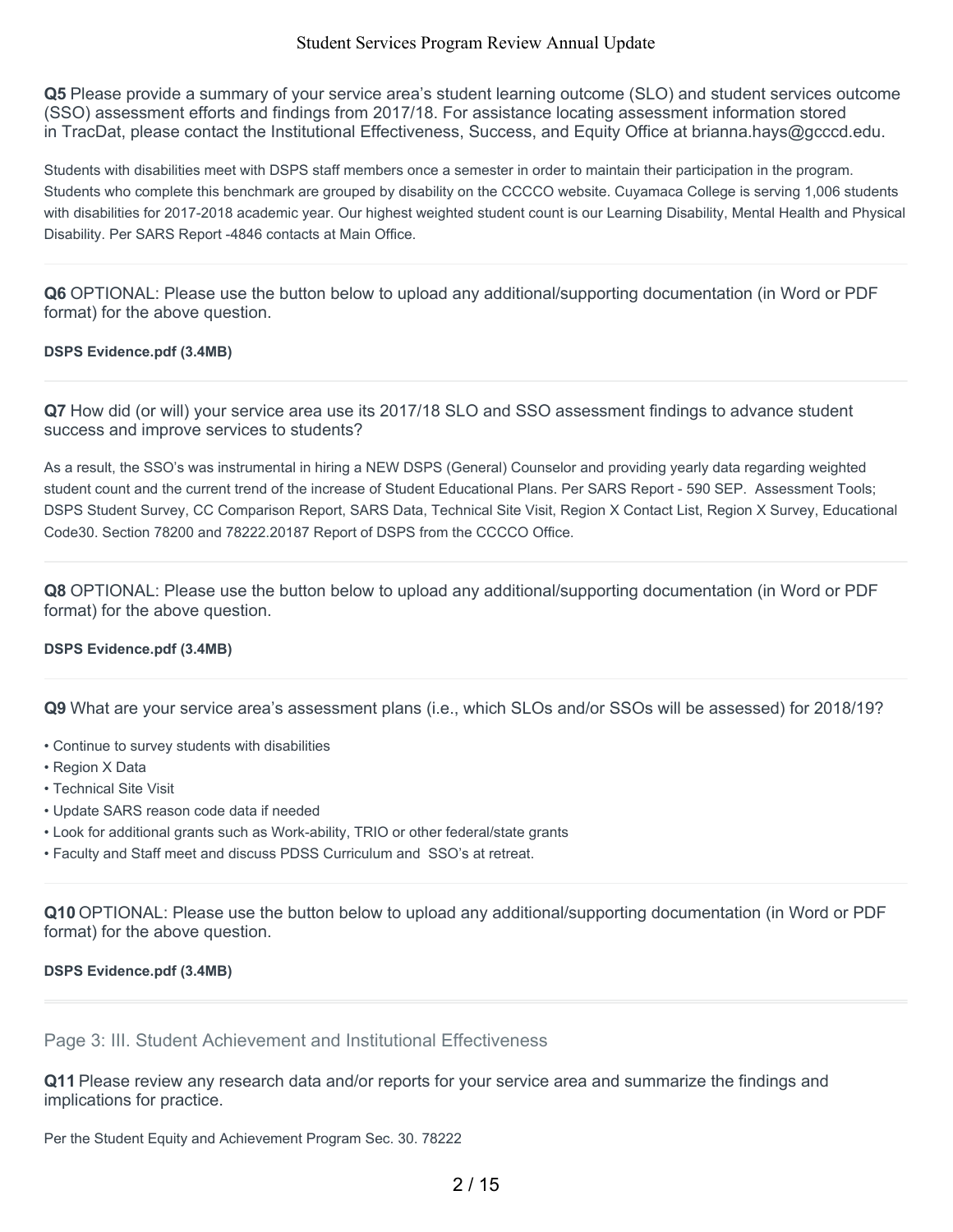It is the intent of the legislature that funds for the Student Equity and Achievement Program support for the CCCCO in advancing the system wide goal to boost achievement for all students with an emphasis on eliminating achievement gaps for students from traditionally underrepresented groups. Student with disabilities are listed as an underrepresented group and are eligible to receive funding for activities & practices, educational goals, and support services to students who are deficient in English, Math and to receive services in a timely manner.

Per 2015 implementing Guidelines for Title V Regulations for students with disabilities: Each community college district receiving funding pursuant to this subchapter shall establish a policy and procedure for responding to, in a "timely manner "consistent with Section 53203 of this division, requests involving academic adjustments. This procedure shall provide for an individualized review of each request.

Per the CCCCO Report 2018 Report Measuring disproportionate impact for students with disabilities in California Community Colleges

Students with disabilities: make up 10 percent of the community college student population;

- Continue to take educational assistance courses at a higher rate than non-DSPS students
- Have significantly higher rates of persistence from year to year;
- Drop out of college courses at the same rate as non-DSPS students;
- Are significantly lower in the rate of degree and certificate attainment
- Are lower in the completion of basic skills courses;
- Are less prepared to transfer to a four-year college;
- Perform similarly in both workforce preparation courses and short-term vocational

courses when compared to their non-disabled peers.

The report also sheds light on areas that warrant further research and intervention where in comparison to non-DSPS students, DSPS students:

- Are significantly lower in degree and certificate achievement
- Are less transfer-prepared.

·

The finding that DSPS students have higher rates of persistence but lower levels of basic skills course completion, significantly low degree and certificate completion and transfer preparedness, suggests that this student population is spending more time in reaching their goals than non-DSPS students. In order to adequately address these under representations and transfer issues, additional resources are needed.

Such an investment is consistent with the Chancellor's Office current emphasis on implementation of the Guided Pathways framework to ensure a clear path to transfer and degree attainment that will contribute to student success. We expect that DSPS students will continue to benefit from the wide range of services that disability services offer to help in the success of the students. This report from the CCCCO Office provides a point in time review of DSPS student success data that highlight some of the many program, policy, and fiscal challenges facing DSPS programs as they serve increasing numbers of students.

Per the Region X Survey: Cuyamaca College has one time funding from 3SP for Adjunct Counseling and DHH Funding. Due to mandate DSPS needs to have line item in new SEA Grant for Adjunct Counseling, DHH Funding, Nance and Student Hourly. Other Colleges in Region X have full-time Counselor in DSPS from Equity and several other colleges are given specialized tutoring for student's with disabilities.

Per the Technical Site Recommendation of sharing the DHH Supervisor with Grossmont to deal with low use services for DHH and high load due to technical nature of the process.

Per the DSPS Student Survey: 2nd year in a row Counseling Services are ranked number 1 for the most valued service.

Per the CC Comparison Report: DSPS more males than the college, Ethnicity; Hispanic same % as the college, Black higher % than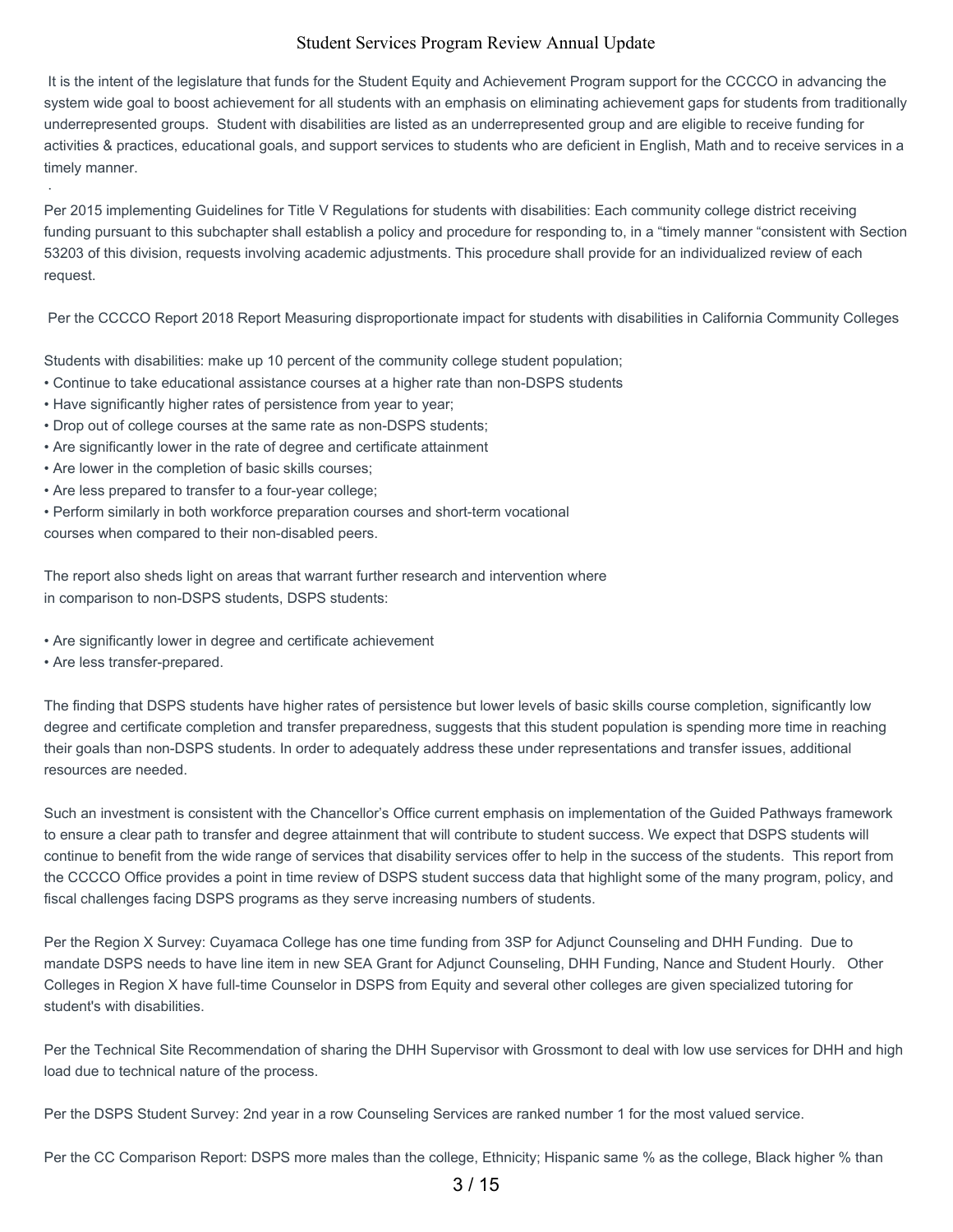the college, Age: Under 20 is less % than the college, 40+ higher % than the college ( Iraq Refugee Population).

**Q12** OPTIONAL: Please use the button below to upload any additional/supporting documentation (in Word or PDF format) for the above question.

#### **DSPS Evidence.pdf (3.4MB)**

**Q13** What steps will the service area take to improve services and/or outcomes (e.g., course success, persistence, degree/certificate completion, or transfer) for the College's disproportionately impacted student groups?To access a detailed report on the College's equity data, click here. To access college-wide student demographic and outcome data, click here.

DSPS Data from the College-disproportionate impact for students with disabilities:

Transfer Rate - negative 12.7% 2008-09-2013-14 and negative 7.4% 2010-11-2015-16. To improve services - Adjunct Counseling is needed along with Transfer workshops for student's with disabilities.

Degree Completion Rate - .negative .5% 2008-09-2013-2014 and negative 3.1% 2010--11 2015-2016. To improve services Adjunct Counseling is needed.

Certificate Completion Rate - not much data

Remedial ESL Progress Rate - went from positive 21.1% 2008-09-2013-14 to negative 1.0% 2010--11 2015-2016. The majority of the student's are Iraq Refugee's. To improve services workshops in Arabic are needed to go over our DSPS Program Academic Adjustments.

Remedial English Progress Rate - went from negative 16.3% to positive 3.2%. To improve services continue to refer student's with disabilities to the writing center and to receive additional tutoring.

Course Success Rate - negative 2.1% 2008-09-2013-14 and negative 1.1% 2010-11-2015-16. To improve services continue to refer student's to ARC Tutoring for one-on-one tutoring in subject area.

College data: Hispanic, Black, Males and student's with disabilities are the highest impacted groups. DSPS Demographic Data: shows the same results which gives students with disabilities the highest impacted group on campus.

**Q14** OPTIONAL: Please use the button below to upload any additional/supporting documentation (in Word or PDF format) for the above question.

#### **DSPS Evidence.pdf (3.4MB)**

Page 4: IV. Previous Goals: Update (If Applicable)

**Q15** Would you like to provide an update for your previous program review goal(s)? **Yes**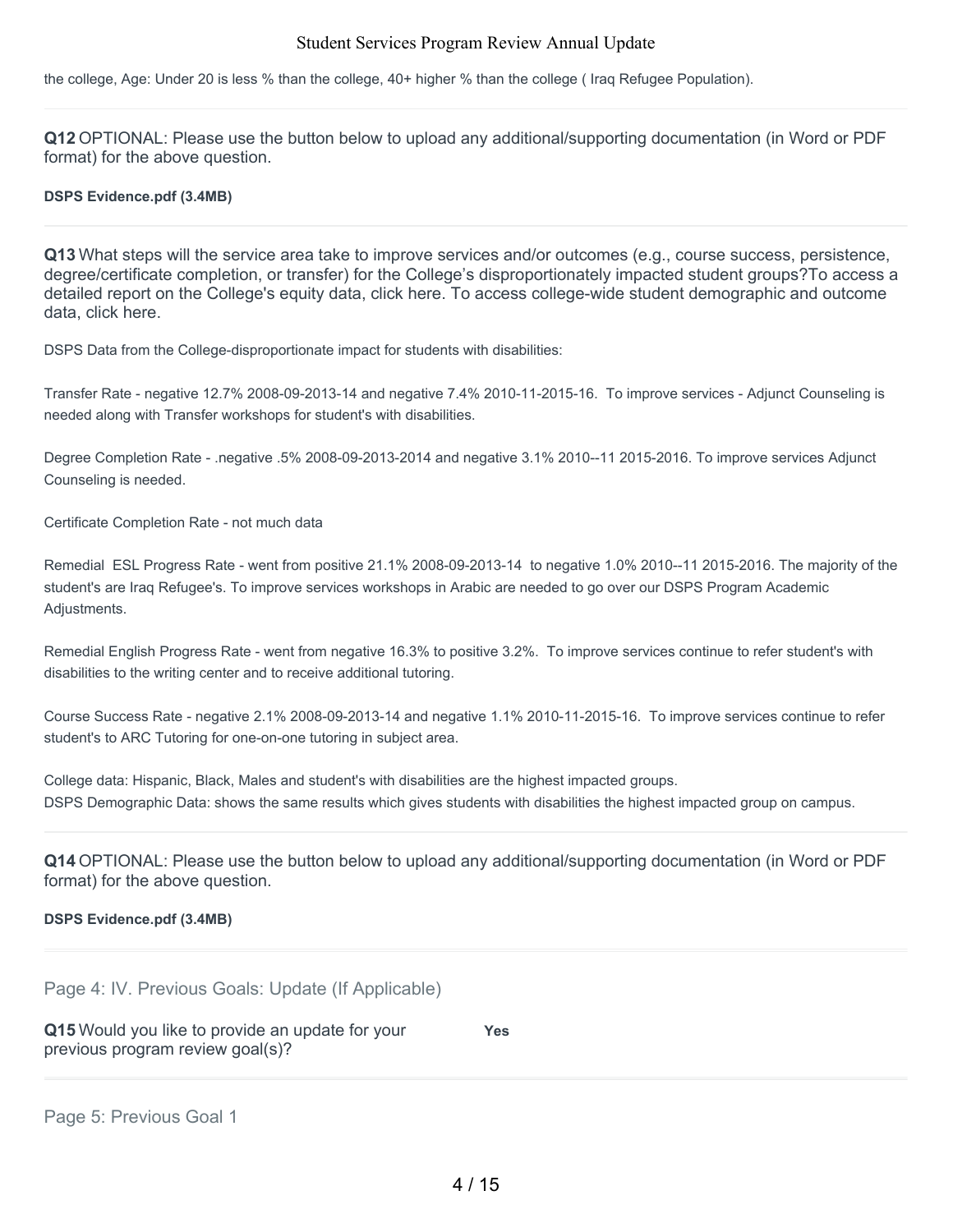## **Q16** Previous Goal 1:

MIS Reporting is provided to each CC in CA. regarding how many students we see per semester per disability group.

| <b>Q17</b> Link to College Strategic Goal(s):                                                                                                                                                                                                          | <b>Basic Skills</b><br><b>Acceleration</b><br><b>Guided Student</b><br>$\overline{1}$<br><b>Pathways</b><br><b>Student Validation and</b><br><b>Engagement</b> |
|--------------------------------------------------------------------------------------------------------------------------------------------------------------------------------------------------------------------------------------------------------|----------------------------------------------------------------------------------------------------------------------------------------------------------------|
| Q18 Goal Status                                                                                                                                                                                                                                        | Deleted - Please explain below::<br>Faculty meet during the summer and decided not to keep<br>this goal.                                                       |
| Q19 How was the goal evaluated? If the goal is "in<br>progress," how will it be evaluated?                                                                                                                                                             | <b>Respondent skipped this question</b>                                                                                                                        |
| Q20 Please provide the rationale for this goal:                                                                                                                                                                                                        | <b>Respondent skipped this question</b>                                                                                                                        |
| Q21 Please provide the goal action steps for the year<br>(previously "Activities"):                                                                                                                                                                    | <b>Respondent skipped this question</b>                                                                                                                        |
| Q22 ** OPTIONAL** Previous Goal 1 Additional<br>Documentation: If you have any additional<br>documentation you would like to include in relation to<br>this goal, please use the "Upload" button below. You can<br>upload a Word document or PDF file. | <b>Respondent skipped this question</b>                                                                                                                        |
| Q23 Do you have another goal to update?                                                                                                                                                                                                                | <b>Yes</b>                                                                                                                                                     |

Page 6: Previous Goal 2

**Q24** Previous Goal 2:

Students with disabilities will have the opportunity to improve their academic success by using accommodations that apply specifically to the HTC, such as Alternate Media, Assistive Technology and Test Proctoring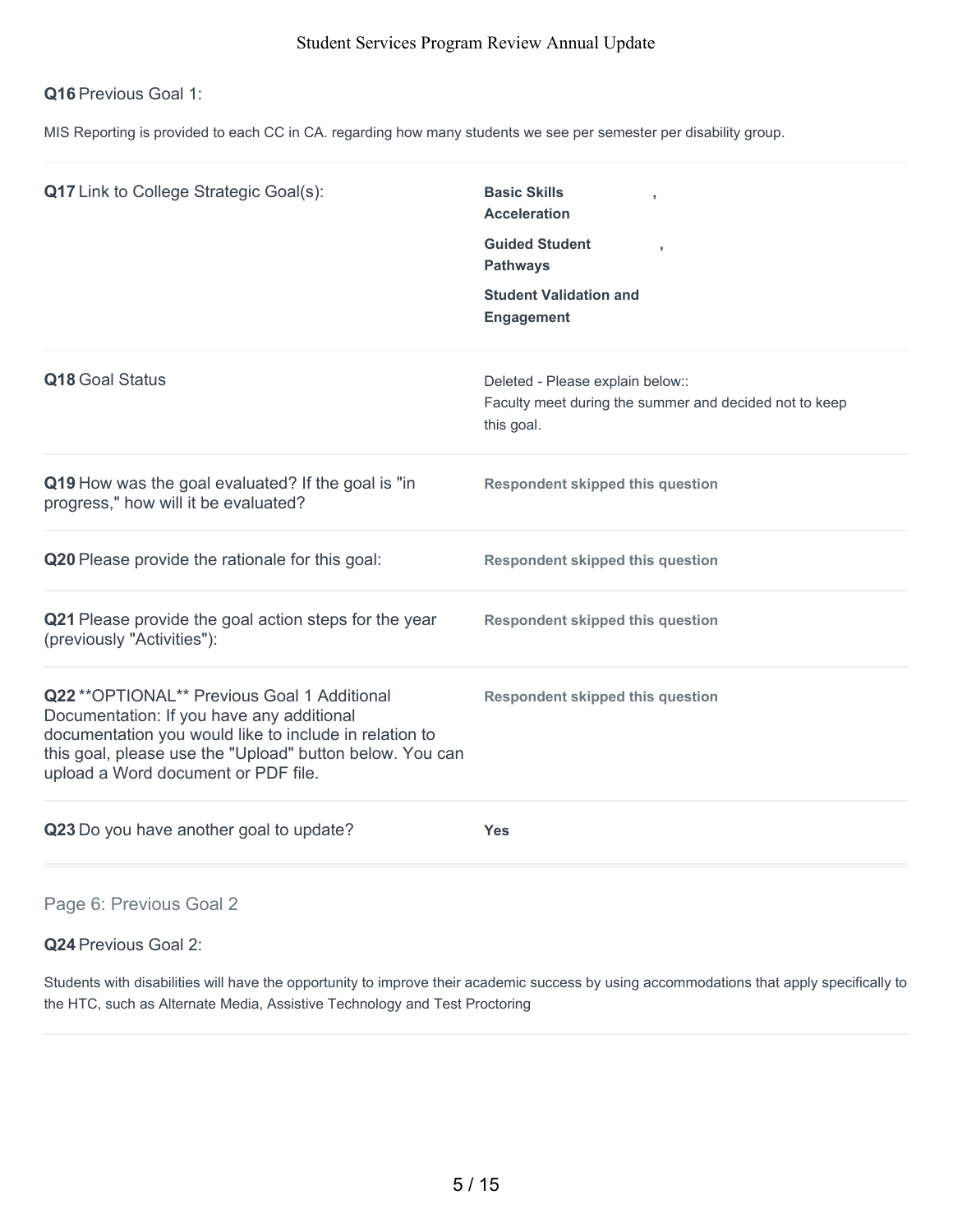| <b>Q25</b> Link to College Strategic Goal(s):                                                                                                                                                                                                          | <b>Basic Skills</b><br>$\overline{1}$<br><b>Acceleration</b><br><b>Guided Student</b><br>٠<br><b>Pathways</b><br><b>Student Validation and</b><br>Engagement |
|--------------------------------------------------------------------------------------------------------------------------------------------------------------------------------------------------------------------------------------------------------|--------------------------------------------------------------------------------------------------------------------------------------------------------------|
| Q26 Goal Status                                                                                                                                                                                                                                        | Deleted - Please explain below::<br>High Tech Center is doing their own Program<br><b>Review</b>                                                             |
| Q27 How was the goal evaluated? If the goal is "in<br>progress," how will it be evaluated?                                                                                                                                                             | <b>Respondent skipped this question</b>                                                                                                                      |
| Q28 Please provide the rationale for this goal:                                                                                                                                                                                                        | <b>Respondent skipped this question</b>                                                                                                                      |
| Q29 Please provide the goal action steps for the year<br>(previously "Activities"):                                                                                                                                                                    | <b>Respondent skipped this question</b>                                                                                                                      |
| Q30 ** OPTIONAL** Previous Goal 2 Additional<br>Documentation: If you have any additional<br>documentation you would like to include in relation to<br>this goal, please use the "Upload" button below. You can<br>upload a Word document or PDF file. | <b>Respondent skipped this question</b>                                                                                                                      |
| Q31 Do you have another goal to update?                                                                                                                                                                                                                | <b>Yes</b>                                                                                                                                                   |
| Page 7: Previous Goal 3                                                                                                                                                                                                                                |                                                                                                                                                              |

**Q32** Previous Goal 3:

Students with disabilities will utilize the following: 3SP Mandated Core Services witch include intakes, career, academic, disability management and personal counseling. Also, included are: probation, petitions, and other follow up services; registration assistance and cart service are essential accommodations for students with disabilities.

**Q33** Link to College Strategic Goal(s): Basic Skills **Acceleration , Guided Student Pathways , Student Validation and Engagement**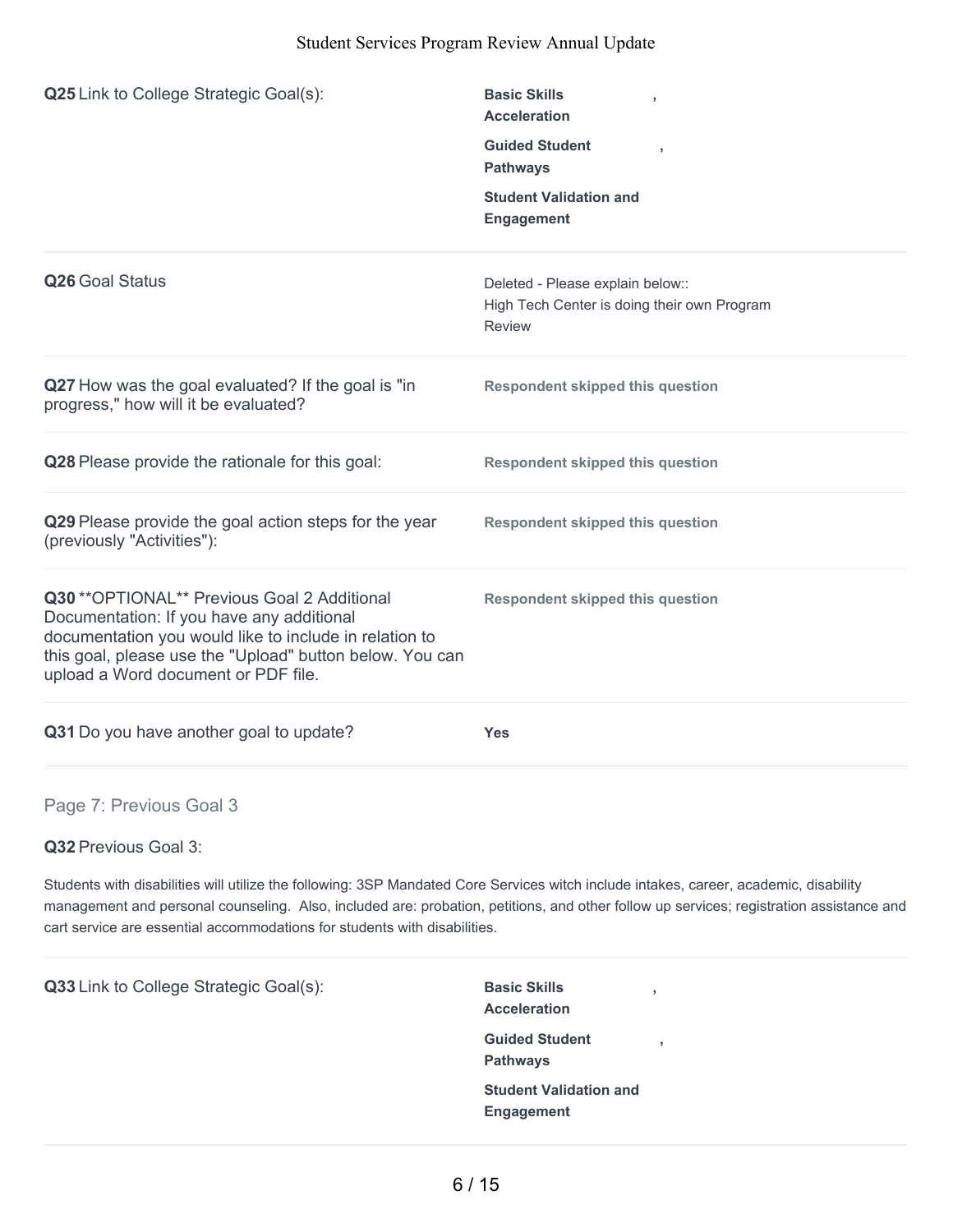| Q34 Goal Status                                                                                                                                                                                                                                        | <b>Deleted</b>                          |  |
|--------------------------------------------------------------------------------------------------------------------------------------------------------------------------------------------------------------------------------------------------------|-----------------------------------------|--|
| Q35 How was the goal evaluated? If the goal is "in progress," how will it be evaluated?                                                                                                                                                                |                                         |  |
| New Grant SEA and New Reason Codes for SARS Data                                                                                                                                                                                                       |                                         |  |
| Q36 Please provide the rationale for this goal:                                                                                                                                                                                                        | <b>Respondent skipped this question</b> |  |
| Q37 Please provide the goal action steps for the year<br>(previously "Activities"):                                                                                                                                                                    | <b>Respondent skipped this question</b> |  |
| Q38 ** OPTIONAL** Previous Goal 3 Additional<br>Documentation: If you have any additional<br>documentation you would like to include in relation to<br>this goal, please use the "Upload" button below. You can<br>upload a Word document or PDF file. | <b>Respondent skipped this question</b> |  |
| Q39 Do you have another goal to update?                                                                                                                                                                                                                | <b>No</b>                               |  |
| Page 8: Previous Goal 4                                                                                                                                                                                                                                |                                         |  |
| <b>Q40 Previous Goal 4:</b>                                                                                                                                                                                                                            | <b>Respondent skipped this question</b> |  |
| <b>Q41</b> Link to College Strategic Goal(s):                                                                                                                                                                                                          | <b>Respondent skipped this question</b> |  |
| <b>Q42 Goal Status</b>                                                                                                                                                                                                                                 | <b>Respondent skipped this question</b> |  |
| Q43 How was the goal evaluated? If the goal is "in<br>progress," how will it be evaluated?                                                                                                                                                             | <b>Respondent skipped this question</b> |  |
| Q44 Please provide the rationale for this goal:                                                                                                                                                                                                        | <b>Respondent skipped this question</b> |  |
| Q45 Please provide the goal action steps for the year<br>(previously "Activities"):                                                                                                                                                                    | <b>Respondent skipped this question</b> |  |
| Q46 ** OPTIONAL** Previous Goal 4 Additional<br>Documentation: If you have any additional<br>documentation you would like to include in relation to<br>this goal, please use the "Upload" button below. You can<br>upload a Word document or PDF file. | <b>Respondent skipped this question</b> |  |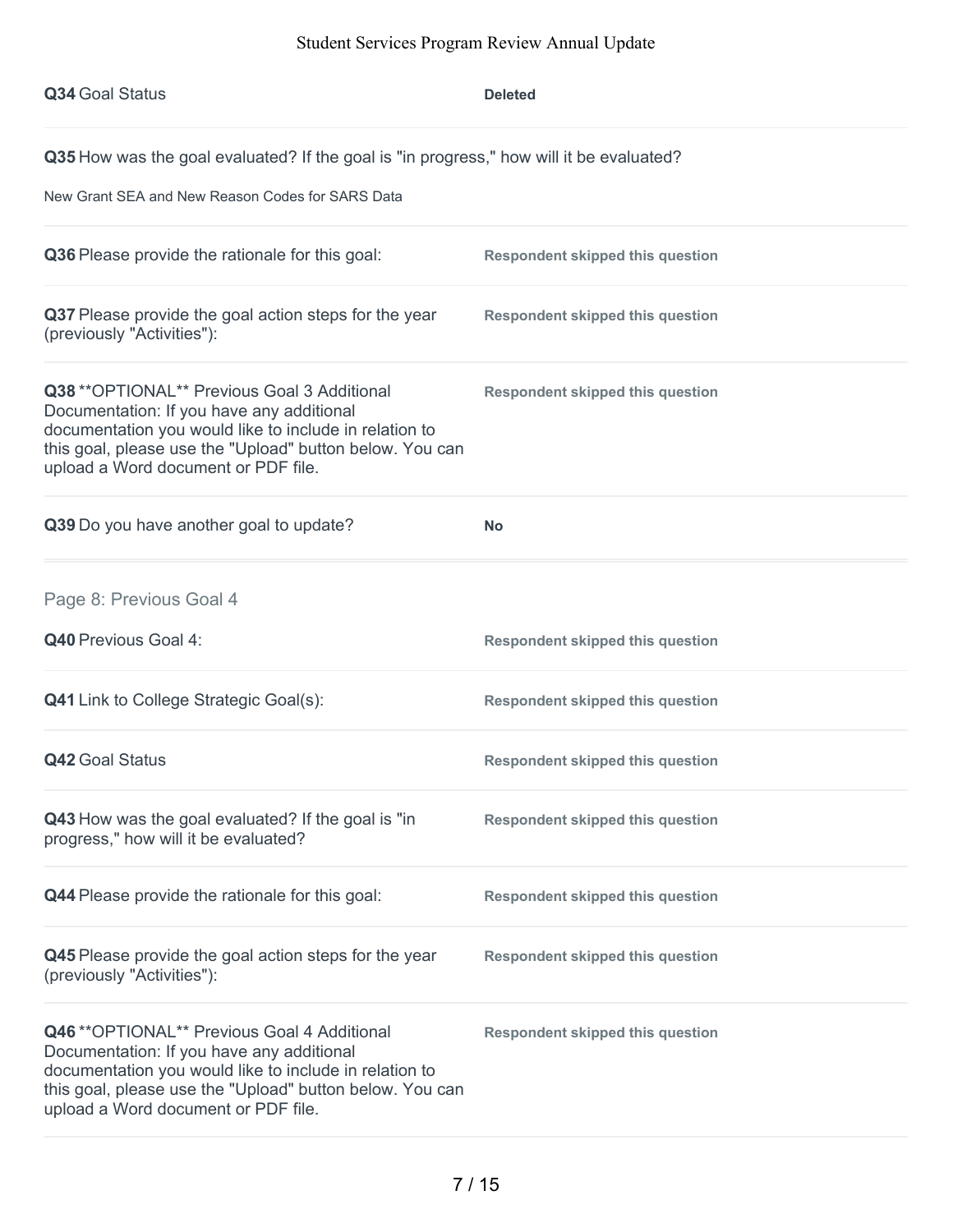| Q47 Do you have another goal to update?                                                                                                                                                                                                                | <b>Respondent skipped this question</b> |
|--------------------------------------------------------------------------------------------------------------------------------------------------------------------------------------------------------------------------------------------------------|-----------------------------------------|
| Page 9: Previous Goal 5                                                                                                                                                                                                                                |                                         |
| Q48 Previous Goal 5:                                                                                                                                                                                                                                   | <b>Respondent skipped this question</b> |
| <b>Q49</b> Link to College Strategic Goal(s):                                                                                                                                                                                                          | <b>Respondent skipped this question</b> |
| Q50 Goal Status                                                                                                                                                                                                                                        | <b>Respondent skipped this question</b> |
| Q51 How was the goal evaluated? If the goal is "in<br>progress," how will it be evaluated?                                                                                                                                                             | <b>Respondent skipped this question</b> |
| Q52 Please provide the rationale for this goal:                                                                                                                                                                                                        | <b>Respondent skipped this question</b> |
| Q53 Please provide the goal action steps for the year<br>(previously "Activities"):                                                                                                                                                                    | <b>Respondent skipped this question</b> |
| Q54 ** OPTIONAL** Previous Goal 5 Additional<br>Documentation: If you have any additional<br>documentation you would like to include in relation to<br>this goal, please use the "Upload" button below. You can<br>upload a Word document or PDF file. | <b>Respondent skipped this question</b> |
| Page 10: V. New Goals (If Applicable)                                                                                                                                                                                                                  |                                         |
| Q55 Would you like to propose any new goal(s)?                                                                                                                                                                                                         | <b>Yes</b>                              |
|                                                                                                                                                                                                                                                        |                                         |

Page 11: New Goal 1

## **Q56** New Goal 1:

1. Provide access to students with disabilities by supporting them with specialized services and educational assistance classes.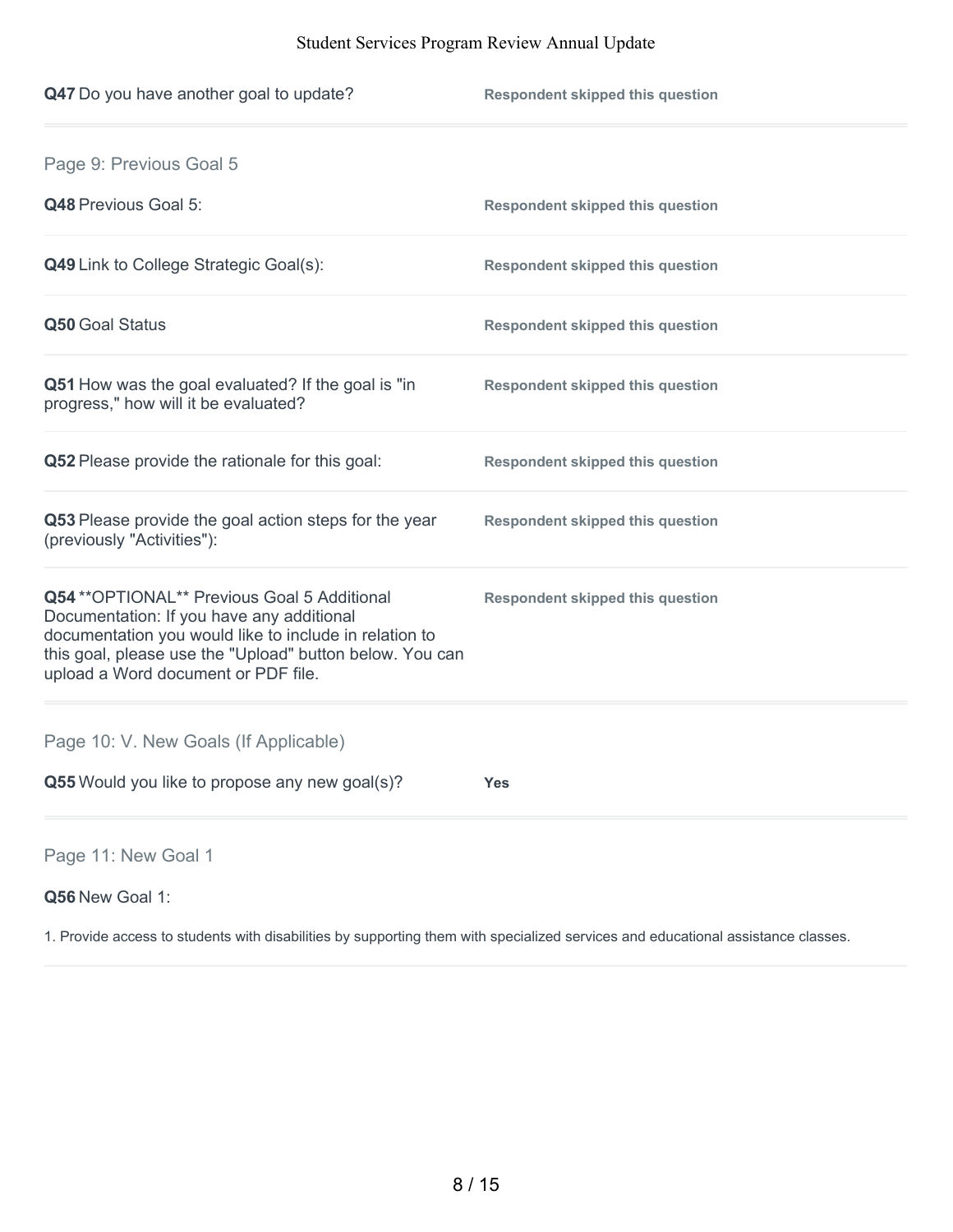**Q57** Link to College Strategic Goal(s): Basic Skills

**Acceleration Guided Student Pathways Student Validation and Engagement Organizational Health**

**,**

**,**

**,**

**Q58** Please provide the rationale for this goal:

Faculty met during the summer and wanted only one goal.

**Q59** Please provide the goal action steps for the year (previously "Activities"):

Summary of Action Steps: Hired a NEW Full-Time DSPS (General) Counselor who does DSPS Intakes and Counseling Services.

Hired an Hourly DHH Scheduler for Fall 2018.

Hired CalWORKs work-study students to do cart service

Hired 1 Adjunct Counselor's to do intakes and counseling appointments.

Faculty need to do Curriculum update in Summer 2019 for all PDSS Classes and in Fall 2019 have students fill out physical limitation document for all APE classes before they can register for the class.

Professional Development Activity: CAPED Conference.for Faculty. On October 8, 1974 the California Association of Post secondary Educators of the Disabled was founded by the adoption of By-Laws and promoting professional development, and the advancement of post secondary educational opportunities for students with disabilities.

Results of these action steps:

New DSPS (General) Counselor will start 1/14. To assist with intakes and general counseling needs. Additional need to keep one Adjunct Counselor.

Hired Hourly DHH Scheduler will hire ASL (Nance) Interpreters instead of going through agency, so the goal is to save money for the College. Technical Site Visit is another option for the VPSS at both College's to meet and discuss having the Deaf/HOH Supervisor at Grossmont to deal with low use of services for DHH and high load due to technical nature of the process.

CalWORKs Work-study students is not an option for mandated cart service due to language barriers, work schedules and culturally do not want to assist students with disabilities because they do not want to feel responsible for them. Need to hire student hourly who can work both the front office and drive the carts. Currently DSPS has 690 cart trips from point A to point B.

PDSS 096 and APE Classes filled in Fall 17 and Spring 18. Workshops for Disproportionate Impact - Transfer, and ESL (academic adjustments).

CAPED Conference: 5 Faculty members - Registration, Hotel, and Airfare.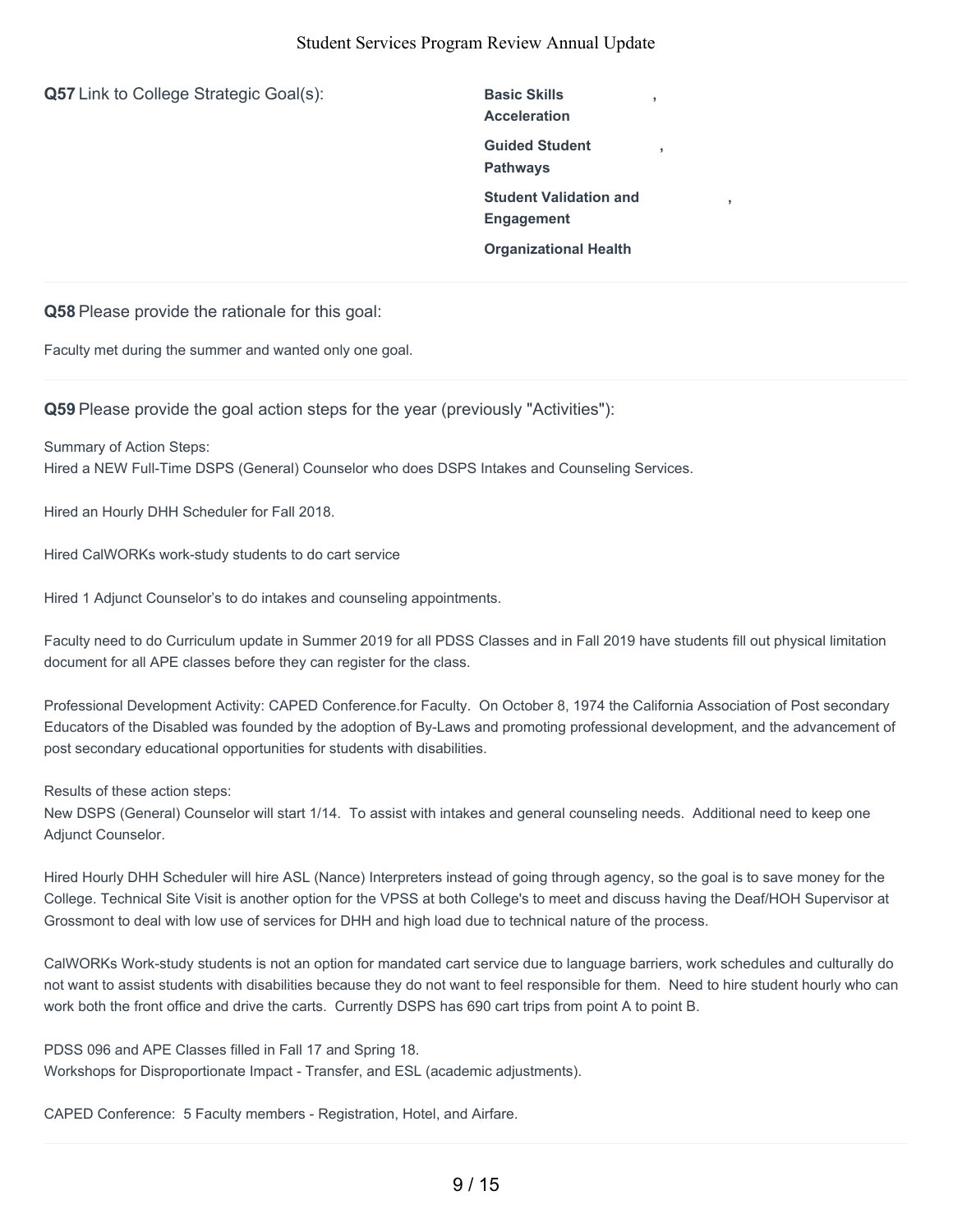#### **Q60** How will the goal be evaluated?

Goal will be evaluated by Student Equity Report, SARS Report, CC Comparison Report, Technical Site Visit, DSPS Student Survey Results, Region X Contact List, Region X Survey,

**Q61** \*\*OPTIONAL\*\* New Goal 1 Additional Documentation: If you have any additional documentation you would like to include in relation to this goal, please use the "Upload" button below. You can upload a Word document or PDF file.

| <b>DSPS Evidence.pdf (3.4MB)</b>                                                                                                                                                                                                                  |                                         |  |
|---------------------------------------------------------------------------------------------------------------------------------------------------------------------------------------------------------------------------------------------------|-----------------------------------------|--|
| Q62 Do you have another new goal?                                                                                                                                                                                                                 | <b>No</b>                               |  |
| Page 12: New Goal 2                                                                                                                                                                                                                               |                                         |  |
| Q63 New Goal 2:                                                                                                                                                                                                                                   | <b>Respondent skipped this question</b> |  |
| <b>Q64</b> Link to College Strategic Goal(s):                                                                                                                                                                                                     | <b>Respondent skipped this question</b> |  |
| Q65 Please provide the rationale for this goal:                                                                                                                                                                                                   | <b>Respondent skipped this question</b> |  |
| Q66 Please provide the goal action steps for the year<br>(previously "Activities"):                                                                                                                                                               | <b>Respondent skipped this question</b> |  |
| Q67 How will the goal be evaluated?                                                                                                                                                                                                               | <b>Respondent skipped this question</b> |  |
| Q68 ** OPTIONAL** New Goal 2 Additional<br>Documentation: If you have any additional<br>documentation you would like to include in relation to<br>this goal, please use the "Upload" button below. You can<br>upload a Word document or PDF file. | <b>Respondent skipped this question</b> |  |
| Page 13: VI. Resources Needed to Fully Achieve Goal(s)                                                                                                                                                                                            |                                         |  |
| Q69 Is the program requesting resources this year to<br>achieve this goal?                                                                                                                                                                        | <b>Yes</b>                              |  |
| Page 14: V. Faculty Resource Needs                                                                                                                                                                                                                |                                         |  |
| Q70 Are you requesting one or more faculty positions to<br>achieve this goal?                                                                                                                                                                     | <b>No</b>                               |  |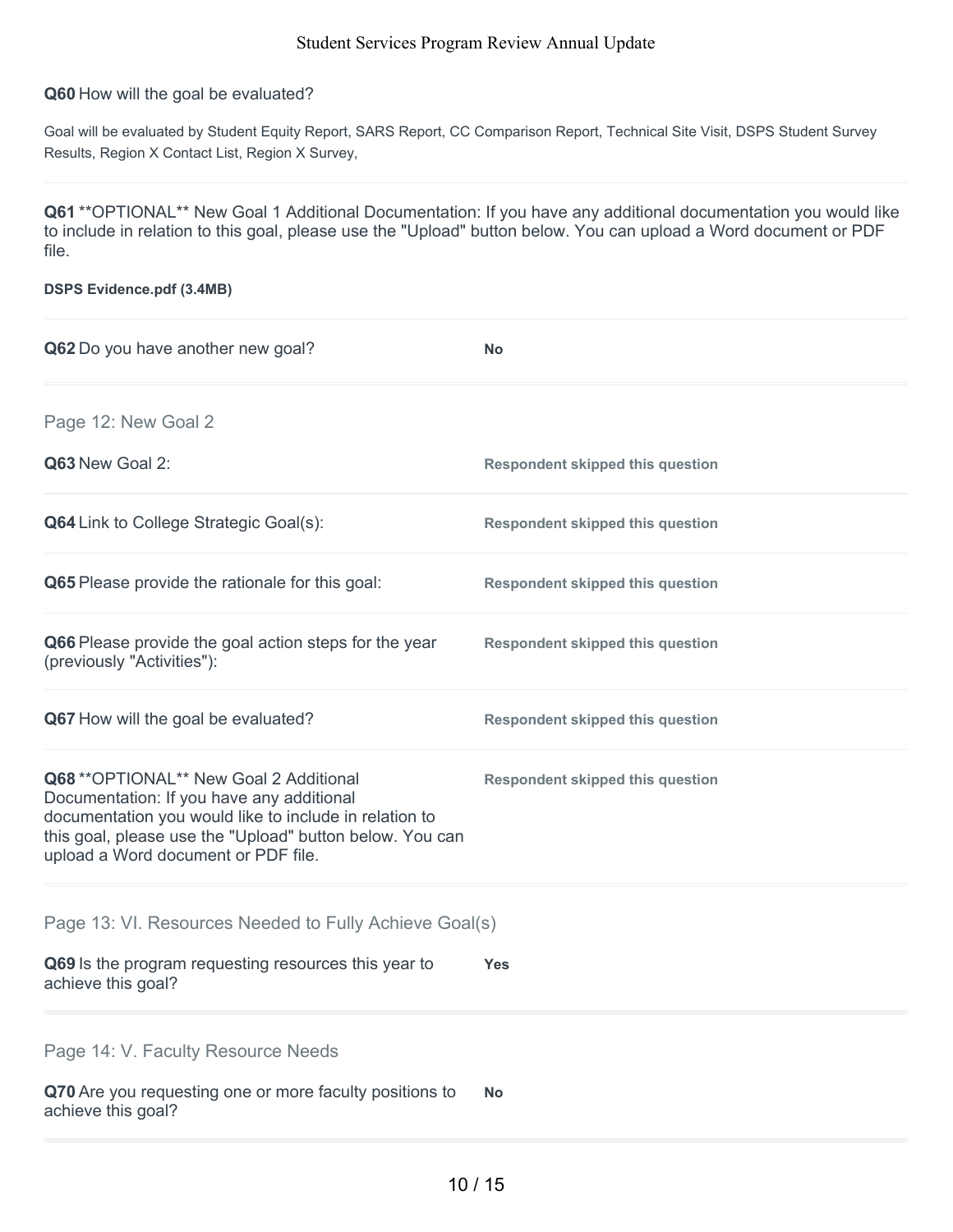| Page 15: Faculty Position Request(s)                                                                                                                                                                                                                                                                                                                                                                                           |                                         |
|--------------------------------------------------------------------------------------------------------------------------------------------------------------------------------------------------------------------------------------------------------------------------------------------------------------------------------------------------------------------------------------------------------------------------------|-----------------------------------------|
| Q71 Please remember to complete the Faculty Position<br>Request Form (accessible here, under Staffing Request<br>Information) for this position that you are requesting and<br>upload it using the button below. The Faculty Position<br>Request Form (In Word) can be located here (under<br>Staffing Request Information). Brief Description of the<br><b>Position Requested:</b>                                            | <b>Respondent skipped this question</b> |
| Q72 Related Program Goal(s):                                                                                                                                                                                                                                                                                                                                                                                                   | <b>Respondent skipped this question</b> |
| Q73 Faculty Position Request Upload 1: Please upload<br>the completed faculty request form for the above position<br>using the button below. You can access the Word<br>version of the Faculty Position Request Form here.                                                                                                                                                                                                     | <b>Respondent skipped this question</b> |
| Q74 Faculty Position Request 2 (if applicable): Please<br>remember to complete the Faculty Position Request<br>Form (accessible here, under Staffing Request<br>Information) for this position that you are requesting and<br>upload it using the button below. The Faculty Position<br>Request Form (In Word) can be located here (under<br>Staffing Request Information). Brief Description of<br><b>Position Requested:</b> | <b>Respondent skipped this question</b> |
| Q75 Related Program Goal(s):                                                                                                                                                                                                                                                                                                                                                                                                   | <b>Respondent skipped this question</b> |
| Q76 Faculty Position Request Upload 2: Please upload<br>the completed faculty request form for the above position<br>using the button below. You can access the Word<br>version of the Faculty Position Request Form here.                                                                                                                                                                                                     | <b>Respondent skipped this question</b> |
| Page 16: VI. Classified Staff Resource Needs                                                                                                                                                                                                                                                                                                                                                                                   |                                         |
| Q77 Are you requesting one or more classified positions<br>to achieve this goal?                                                                                                                                                                                                                                                                                                                                               | No.                                     |
| Page 17: Classified Staff Position Request(s)<br>Q78 Classified Staff Position Request 1: Please<br>remember to complete the Classified Staff Position<br>Request Form (accessible here, under Staffing Request                                                                                                                                                                                                                | <b>Respondent skipped this question</b> |
| Information) for this position you are<br>requesting. Brief Description of Position Requested:                                                                                                                                                                                                                                                                                                                                 |                                         |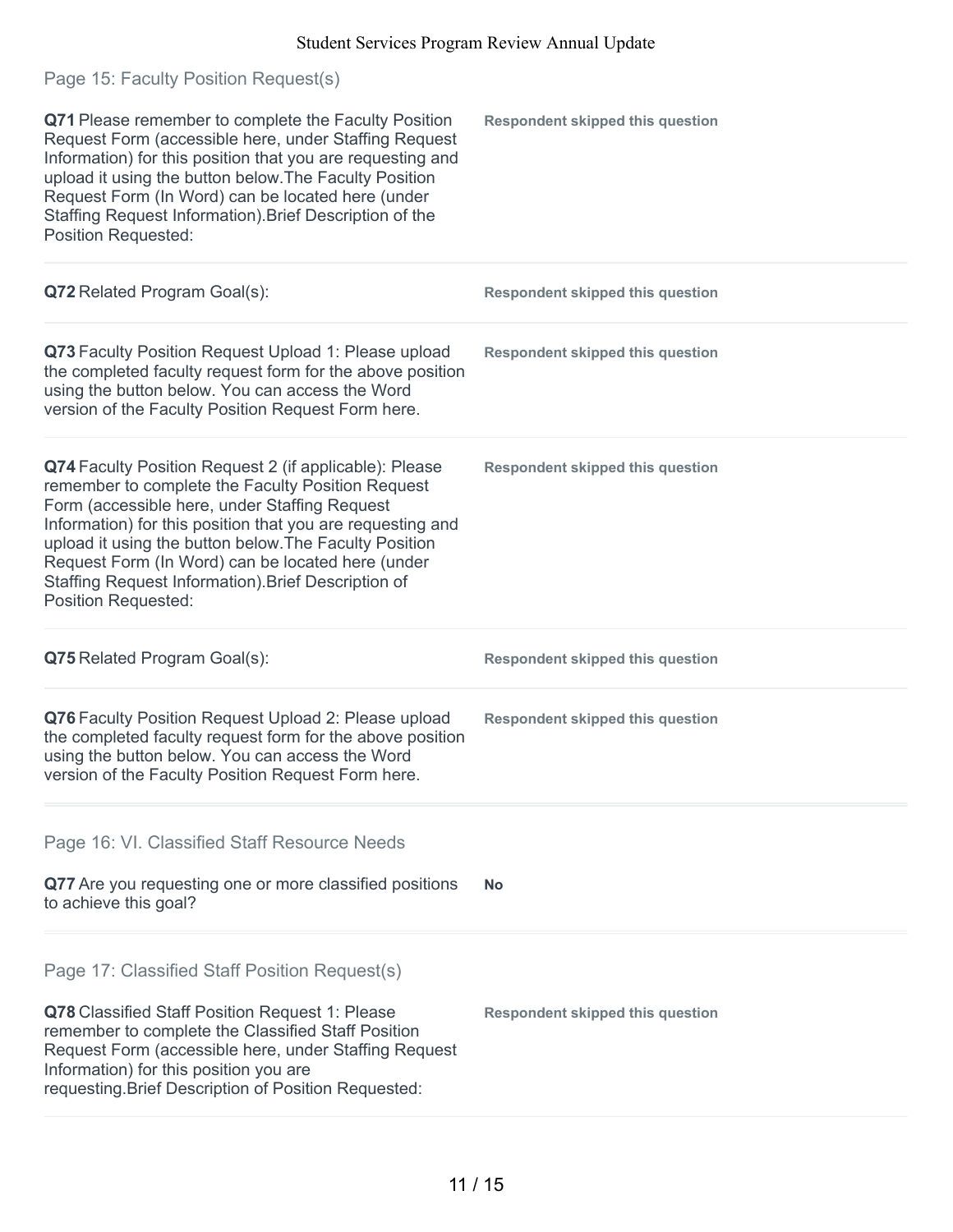| Q79 Classified Staff Position 1 Related Program Goal(s):                                                                                                                                                                                                                | <b>Respondent skipped this question</b> |
|-------------------------------------------------------------------------------------------------------------------------------------------------------------------------------------------------------------------------------------------------------------------------|-----------------------------------------|
| Q80 Classified Staff Position 1 Request Upload: Please<br>upload a completed Classified Position Request Form<br>for this request using the button below. You can access<br>the Word version of the Classified Position Request<br>Form here.                           | <b>Respondent skipped this question</b> |
| Q81 *** OPTIONAL*** Please use the button below to<br>upload the position classification description (obtained<br>from HR).                                                                                                                                             | <b>Respondent skipped this question</b> |
| Q82 Classified Staff Position Request 2: Please<br>remember to complete the Classified Staff Position<br>Request Form (accessible here, under Staffing Request<br>Information) for each position you are requesting. Brief<br><b>Description of Position Requested:</b> | <b>Respondent skipped this question</b> |
| Q83 Classified Staff Position 2 Related Program Goal(s):                                                                                                                                                                                                                | <b>Respondent skipped this question</b> |
| Q84 Classified Staff Position Request 2 Upload: Please<br>upload a completed Classified Position Request Form<br>for this request using the button below. You can access<br>the Word version of the Classified Position Request<br>Form here.                           | <b>Respondent skipped this question</b> |
| Q85***OPTIONAL***Please use the button below to<br>upload the position classification description (obtained<br>from HR).                                                                                                                                                | <b>Respondent skipped this question</b> |
| Page 18: VII. Technology Resource Needs                                                                                                                                                                                                                                 |                                         |
| Q86 Are you requesting technology resources to achieve<br>this goal?                                                                                                                                                                                                    | <b>No</b>                               |
| Page 19: Technology Request(s)<br>Q87 Technology Request 1: Please remember to<br>complete a Technology Request Form for each request                                                                                                                                   | <b>Respondent skipped this question</b> |
| you are submitting. You can access the online<br>Technology Request Form here: Technology Request<br>Form                                                                                                                                                               |                                         |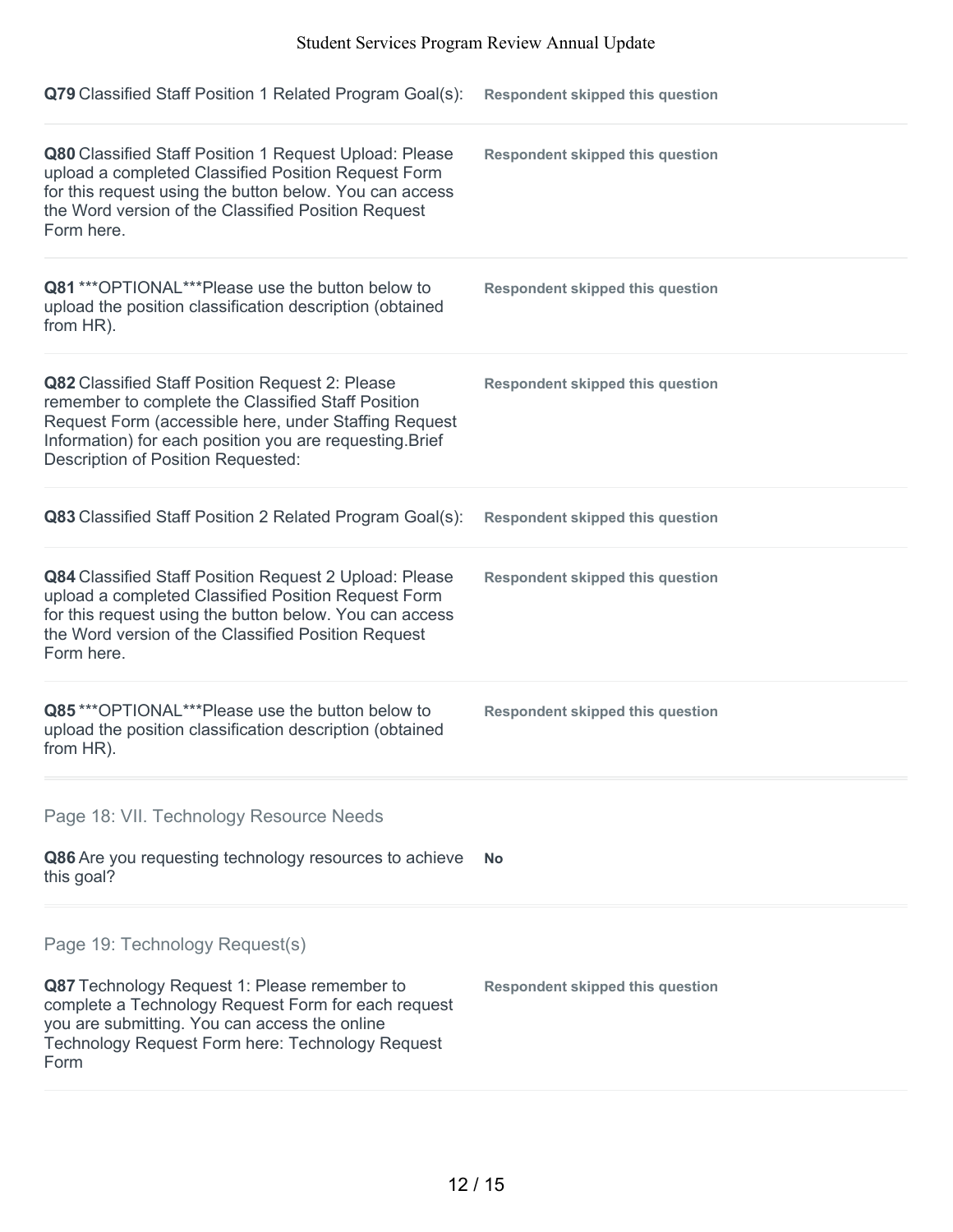| Q88 Technology Request 2: Please remember to<br>complete a Technology Request Form for each request<br>you are submitting. You can access the online<br>Technology Request Form here: Technology Request<br>Form | <b>Respondent skipped this question</b>                                                     |
|------------------------------------------------------------------------------------------------------------------------------------------------------------------------------------------------------------------|---------------------------------------------------------------------------------------------|
| Page 20: VIII. Perkins and Strong Workforce Resource Needs                                                                                                                                                       |                                                                                             |
| Q89 Are you requesting Perkins and/or Strong<br>Workforce resources to achieve this goal?                                                                                                                        | <b>No</b>                                                                                   |
| Page 21: Perkins Request and Strong Workforce                                                                                                                                                                    |                                                                                             |
| Q90 Perkins Request and Strong Workforce 1: Please<br>remember to complete the Perkins Request Form and<br>submit it via the annual Perkins/Strong Workforce<br>request process/cycle.                           | <b>Respondent skipped this question</b>                                                     |
| Q91 Perkins Request and Strong Workforce 2: Please<br>remember to complete the Perkins Request Form and<br>submit it via the annual Perkins/Strong Workforce<br>request process/cycle.                           | <b>Respondent skipped this question</b>                                                     |
| Page 22: IX. Supplies/Equipment Resource Needs                                                                                                                                                                   |                                                                                             |
| Q92 Are you requesting supplies and/or equipment<br>resources to achieve this goal?                                                                                                                              | <b>Yes</b>                                                                                  |
| Page 23: Supplies/Equipment Request(s)                                                                                                                                                                           |                                                                                             |
| Q93 Supplies/Equipment Request 1: In the boxes below please provide information on your request.<br>Supplies/Equipment requests will be considered on a one-time funding basis.                                  |                                                                                             |
| Description:                                                                                                                                                                                                     | Workshops for Disproportionate Impact - Transfer, and<br><b>ESL</b> (academic adjustments). |
| Amount Requested \$:                                                                                                                                                                                             | \$5,000.00                                                                                  |
| Related Program Review Goal(s):                                                                                                                                                                                  | Goal 1                                                                                      |

**Q94** Supplies/Equipment Documentation 1: Please upload any supplies/equipment quotes or additional documentation for this request.

**Respondent skipped this question**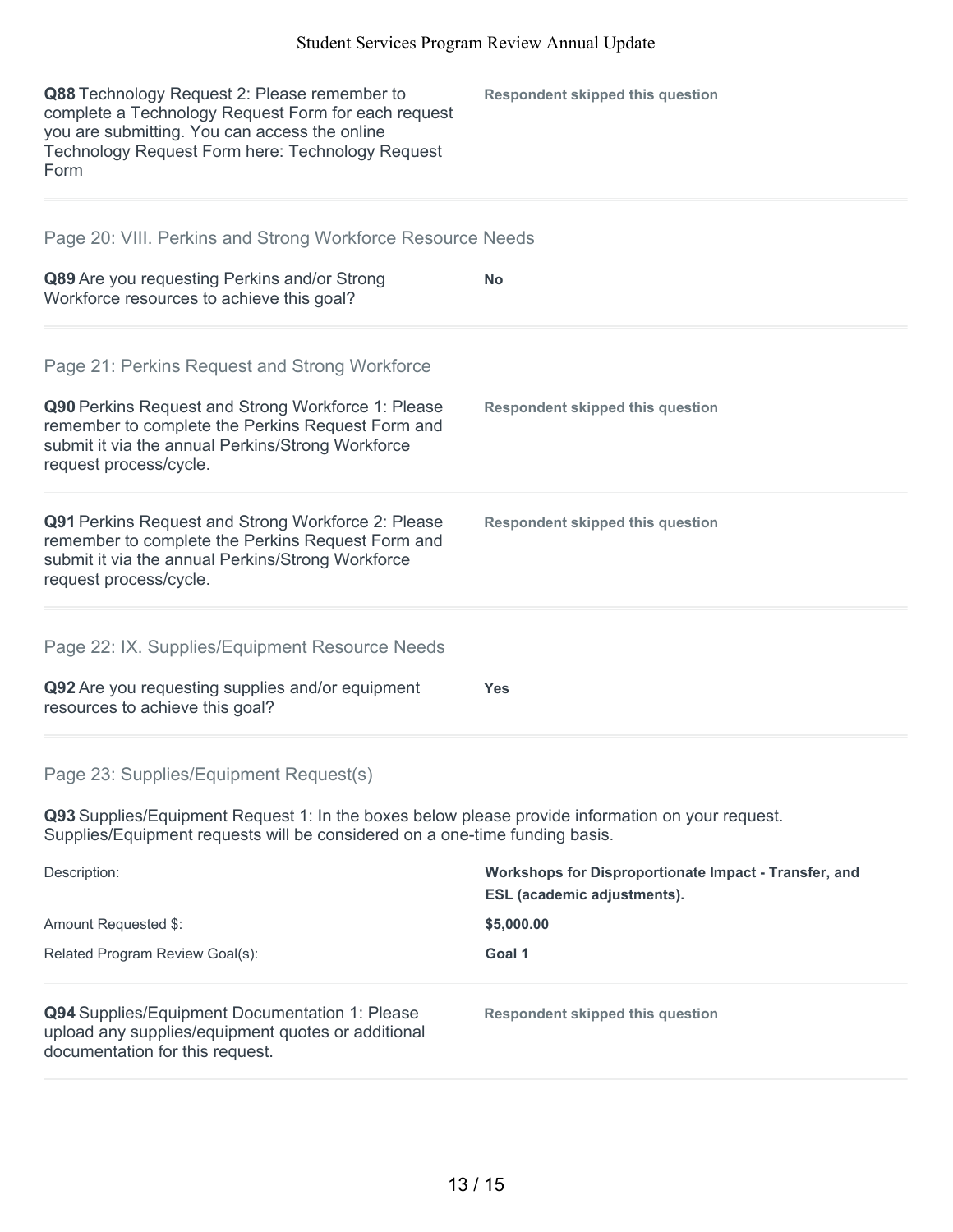| Q95 Supplies/Equipment Request 2: In the boxes below<br>please provide information on your request.<br>Supplies/Equipment requests will be considered on a<br>one-time funding basis.           | <b>Respondent skipped this question</b> |
|-------------------------------------------------------------------------------------------------------------------------------------------------------------------------------------------------|-----------------------------------------|
| Q96 Supplies/Equipment Documentation 2 : Please<br>upload any supplies/equipment quotes or additional<br>documentation for this request.                                                        | <b>Respondent skipped this question</b> |
| Page 24: X. Facilities Resource Needs<br>Q97 Are you requesting facilities resources to achieve<br>this goal?                                                                                   | <b>No</b>                               |
| Page 25: Facilities Request<br>Q98 Facilities Request 1: Please provide the information<br>below and remember to complete a Facilities Request<br>Form accessible here: Facilities Request Form | <b>Respondent skipped this question</b> |
| Q99 Facilities Request 2: Please provide the information<br>below and remember to complete a Facilities Request<br>Form, accessible here: Facilities Request Form                               | <b>Respondent skipped this question</b> |
| Page 26: XI. Professional Development Resource Needs<br>Q100 Are you requesting professional development<br>resources to achieve this goal?                                                     | <b>Yes</b>                              |
| Page 27: Professional Development Request                                                                                                                                                       |                                         |

**Q101** Professional Development Request 1: Please provide the information identified below and follow the process for requesting professional development funds, outlined here.

| Description:<br>Amount Requested \$:<br>Related Program Review Goal(s):                                                                                                                | <b>California Association of Post Secondary Educational</b><br><b>Disability Conference</b> |  |
|----------------------------------------------------------------------------------------------------------------------------------------------------------------------------------------|---------------------------------------------------------------------------------------------|--|
|                                                                                                                                                                                        | \$25,000.00                                                                                 |  |
|                                                                                                                                                                                        | Goal 1                                                                                      |  |
| Q102 Professional Development Request 2: Please<br>provide the information identified below and follow the<br>process for requesting professional development funds,<br>outlined here. | Respondent skipped this question                                                            |  |